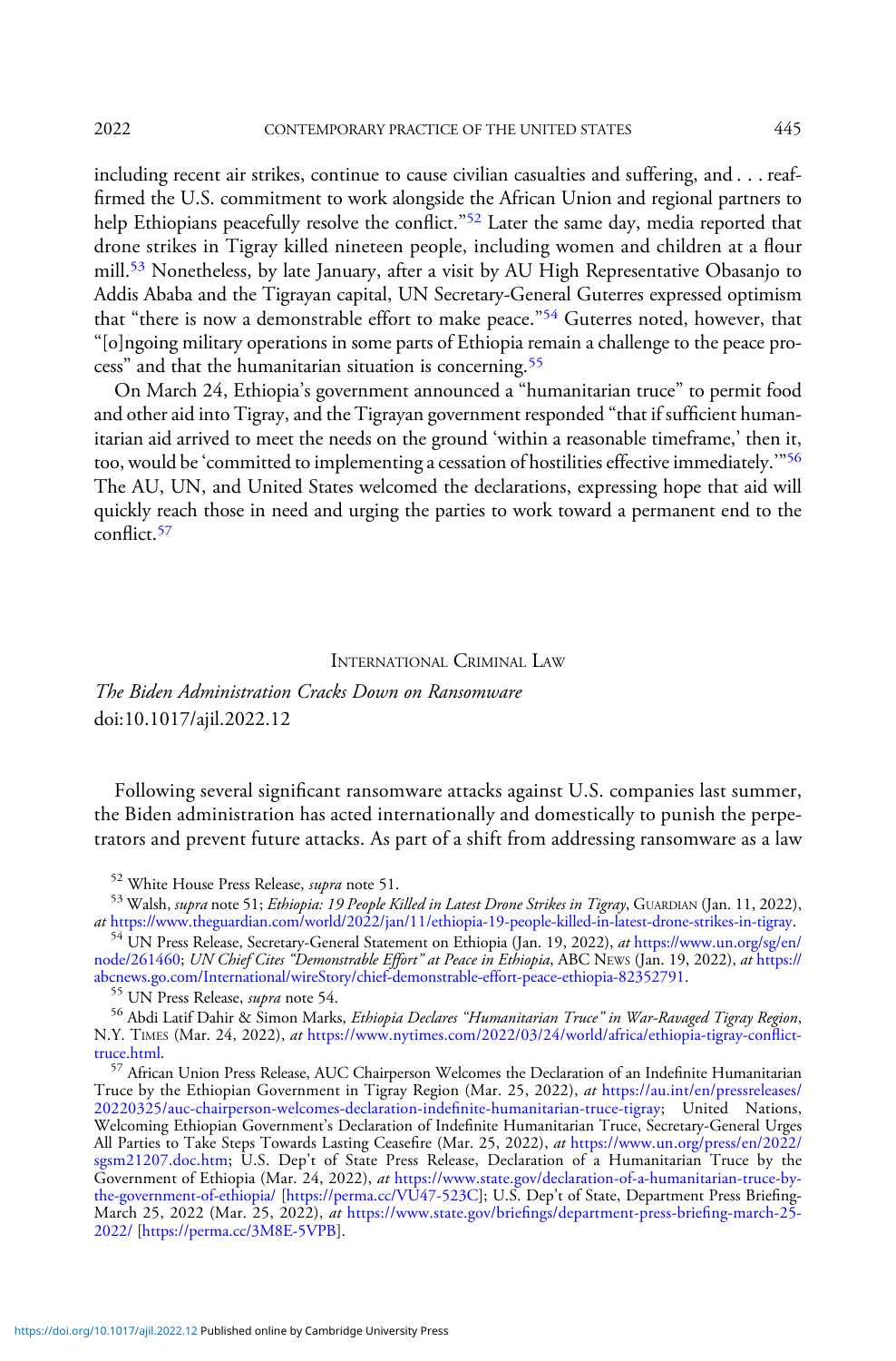enforcement matter to treating it as a national security threat, $<sup>1</sup>$  the administration has</sup> targeted ransomware infrastructure, clawing back ransom payments and disrupting ransomware groups, while also targeting individual ransomware operators with indictments and sanctions. The administration is also offering rewards for information leading to the identification and arrest of ransomware operators and continuing diplomatic efforts aimed at convincing other governments to act against ransomware groups.<sup>2</sup> Whether the administration's holistic approach to combatting ransomware will prove effective in decreasing ransomware attacks remains to be seen.

Ransomware is a type of malicious software that is "designed to encrypt files on a device, rendering any files and the systems that rely on them unusable," and then ransomware operators "demand ransom in exchange for decryption."<sup>3</sup> Sometimes ransom demands are accompanied by threats "to publish exfiltrated data, or sell it on the dark web" if the ransom is not paid.<sup>4</sup> In recent years, ransomware attacks have disrupted state and local governments, caused outages at healthcare facilities, and targeted other critical infrastructure.<sup>5</sup> Ransomware incidents have increased significantly in frequency, cost, and severity.<sup>6</sup> For example, U.S. authorities "observed incidents involving ransomware against 14 of the 16 U.S. critical infrastructure sectors" in 2021,<sup>7</sup> and according to the U.S. Treasury Department, "[r]eported ransomware payments in the United States . . . reached \$590 million in the first half of 2021," up from \$416 million reported in all of  $2020$ ,<sup>8</sup> which in turn quadrupled the amount paid in 2019.<sup>9</sup>

Beginning in May 2021, a series of significant ransomware attacks raised the profile of ransomware as a national security concern for the U.S. government and the public.<sup>10</sup> The first incident disabled the networks of Colonial Pipeline Co. and became the "largest publicly

<sup>1</sup> See Julian E. Barnes, U.S. Military Has Acted Against Ransomware Groups, General Acknowledges, N.Y. TIMES (Dec.<br>5, 2021), at https://www.nytimes.com/2021/12/05/us/politics/us-military-ransomware-cyber-command.html.

<sup>2</sup> See, e.g., Kristen E. Eichensehr, Contemporary Practice of the United States, 115 AJIL 715, 715–21 (2021).<br><sup>3</sup> Cybersecurity & Infrastructure Security Agency, Stop Ransomware, *Ransomware 101*, *at* [https://www.cisa.](https://www.cisa.gov/stopransomware/ransomware-101)<br>

4 U.S. Secret Service Cybercrime Investigations, Preparing for a Cyber Incident: A Guide to Ransomware, *avail*able at [https:/](https://www.secretservice.gov/sites/default/files/reports/2020-12/Preparing%20for%20a%20Cyber%20Incident%20-%20A%20Guide%20to%20Ransomware%20v%201.0.pdf)/www.secretservice.gov/sites/default/fi[les/reports/2021-11/Preparing%20for%20a%20Cyber%](https://www.secretservice.gov/sites/default/files/reports/2020-12/Preparing%20for%20a%20Cyber%20Incident%20-%20A%20Guide%20to%20Ransomware%20v%201.0.pdf)

[20Incident%20-%20A%20Guide%20to%20Ransomware%20v%201.1.pdf](https://www.secretservice.gov/sites/default/files/reports/2020-12/Preparing%20for%20a%20Cyber%20Incident%20-%20A%20Guide%20to%20Ransomware%20v%201.0.pdf) [\[https://perma.cc/2X9N-ZUXN](https://perma.cc/2X9N-ZUXN)]. <sup>5</sup> See, e.g., Luke Broadwater, Baltimore Transfers \$6 Million to Pay for Ransomware Attack; City Considers Insurance Against Hacks, BALT. SUN (Aug. 28, 2019), at [https://www.baltimoresun.com/politics/bs-md-ci-ransom](https://www.baltimoresun.com/politics/bs-md-ci-ransomware-expenses-20190828-njgznd7dsfaxbbaglnvnbkgjhe-story.html)[ware-expenses-20190828-njgznd7dsfaxbbaglnvnbkgjhe-story.html](https://www.baltimoresun.com/politics/bs-md-ci-ransomware-expenses-20190828-njgznd7dsfaxbbaglnvnbkgjhe-story.html); Nicole Sganga, Catherine Herridge & Musadiq Bidar, Foreign Hacking Group Targets Hospitals, Clinics with Ransomware Attacks, Says New Report, CBS NEws (Oct. 7, 2021), at https://www.cbsnews.com/news/cyberattacks-ransomware-hacking-hospitals-tar-<br>get-foreign-groups.

 $^6$  See, e.g., Institute for Security & Technology Ransomware Task Force, Combatting Ransomware 7 (2021), available at [https://securityandtechnology.org/wp-content/uploads/2021/09/IST-Ransomware-Task-Force-](https://securityandtechnology.org/wp-content/uploads/2021/09/IST-Ransomware-Task-Force-Report.pdf)[Report.pdf](https://securityandtechnology.org/wp-content/uploads/2021/09/IST-Ransomware-Task-Force-Report.pdf).<br><sup>7</sup> Cybersecurity & Infrastructure Security Agency, *Alert (AA22-040A): 2021 Trends Show Increased Globalized* 

Threat of Ransomware (Feb. 9, 2022), at <https://www.cisa.gov/uscert/ncas/alerts/aa22-040a> [[https://perma.cc/](https://perma.cc/C335-MZFL)

<sup>8</sup> U.S. Dep't of the Treasury Press Release, Treasury Continues to Counter Ransomware as Part of Whole-of-Government Effort; Sanctions Ransomware Operators and Virtual Currency Exchange (Nov. 8, 2021), *at* [https://](https://home.treasury.gov/news/press-releases/jy0471)<br>home.treasury.gov/news/press-releases/jy0471.

 $^{9}$  U.S. Dep't of the Treasury Press Release, Treasury Takes Robust Actions to Counter Ransomware (Sept. 21, 2021), *at* [https://home.treasury.gov/news/press-releases/jy0364.](https://home.treasury.gov/news/press-releases/jy0364)<br><sup>10</sup> Eichensehr, *supra* note 2, at 720–21.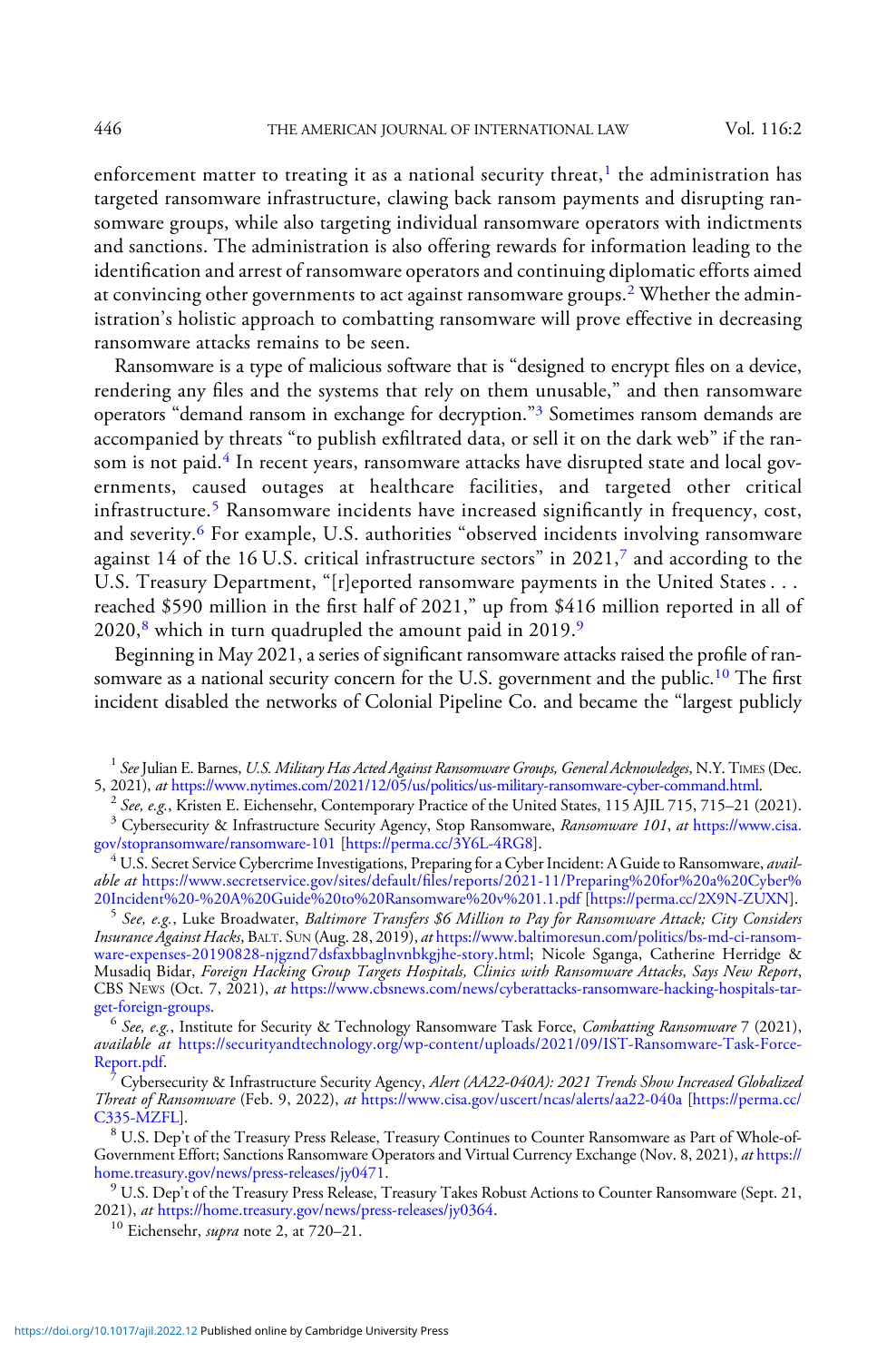disclosed cyber attack against critical infrastructure in the [United States]."<sup>11</sup> Although the attack did not directly affect the systems regulating the flow and delivery of oil, Colonial Pipeline shut down the pipeline to prevent the ransomware's spread after it infected other parts of the company's network.<sup>12</sup> The pipeline spans Texas to New Jersey, and its closure left consumers vulnerable to shortages, partly due to a wave of panic buying across the country.<sup>13</sup> The FBI quickly attributed the incident to a group called DarkSide.<sup>14</sup> Eventually, Colonial Pipeline paid a \$5 million ransom in Bitcoin to decrypt its compromised data.<sup>15</sup> In a press conference, President Biden noted that "we do not believe the Russian government was involved in this attack. But we do have strong reason to believe that criminals who did the attack are living in Russia," and he explained that "[w]e have been in direct communication with Moscow about the imperative for responsible countries to take decisive action against these ransomware networks."<sup>16</sup>

Weeks later, JBS, "[t]he world's largest meat processor," suffered a ransomware attack that shut down "U.S. beef plants and disrupted operations at poultry and pork plants."<sup>17</sup> The FBI attributed the attack to REvil, a Russia-based "ransomware as a service" group that was formerly affiliated with DarkSide.18 JBS paid the hackers \$11 million dollars in Bitcoin and restored its operations quickly,<sup>19</sup> though the interruption caused meat prices to rise around the world.<sup>20</sup> The White House noted that it was"engaging directly with the Russian government on this matter and delivering the message that responsible states do not harbor ransomware criminals."<sup>21</sup>

The third significant ransomware incident struck over the July 4 weekend, affecting Kaseya, a company that sells software to managed service providers who in turn use it to support other

N.Y. TIMES (May 11, 2021), at [https://www.nytimes.com/2021/05/11/business/colonial-pipeline-shutdown-lat-](https://www.nytimes.com/2021/05/11/business/colonial-pipeline-shutdown-latest-news.html)

[est-news.html.](https://www.nytimes.com/2021/05/11/business/colonial-pipeline-shutdown-latest-news.html)<br><sup>14</sup> David E. Sanger & Nicole Perlroth, *F.B.I Identifies Group Behind Pipeline Hack*, N.Y. TIMES (May 10, 2021),<br>*at* https://www.nytimes.com/2021/05/10/us/politics/pipeline-hack-darkside.html.

<sup>15</sup> Michael D. Shear, Nicole Perlroth & Clifford Krauss, Colonial Pipeline Paid Roughly \$5 Million in Ransom to Hackers, N.Y. TIMES (May 13, 2021; updated June 7, 2021), at https://www.nytimes.com/2021/05/13/us/politics/biden-colonial-pipeline-ransomware.html.

<sup>16</sup> White House Press Release, Remarks by President Biden on the Colonial Pipeline Incident (May 13, 2021), at [https:/](https://www.whitehouse.gov/briefing-room/speeches-remarks/2021/05/13/remarks-by-president-biden-on-the-colonial-pipeline-incident/)/www.whitehouse.gov/briefing-room/speeches-remarks/2021/05/13/remarks-by-president-biden-on-<br>the-colonial-pipeline-incident [https://perma.cc/9KDW-JDN3].

<sup>17</sup> Rebecca Robbins, *Meat Processor JBS Paid \$11 Million in Ransom to Hackers*, N.Y. TIMES (June 9, 2021), *at* https://www.nytimes.com/2021/06/09/business/jbs-cyberattack-ransom.html.

<sup>18</sup> Nicole Perlroth, Noam Scheiber & Julie Creswell, Russian Cybercriminal Group Was Behind Meat Plant Attack, F.B.I. Says, N.Y. TIMES (June 2, 2021), at [https://www.nytimes.com/2021/06/02/business/jbs-beef-cyber](https://www.nytimes.com/2021/06/02/business/jbs-beef-cyberattack.html)[attack.html](https://www.nytimes.com/2021/06/02/business/jbs-beef-cyberattack.html); Federal Bureau of Investigation Press Release, FBI Statement on JBS Attack (June 2, 2021), *at* [https://](https://www.fbi.gov/news/pressrel/press-releases/fbi-statement-on-jbs-cyberattack)<br>www.fbi.gov/news/pressrel/press-releases/fbi-statement-on-jbs-cyberattack [https://perma.cc/NN4V-FV55].

<sup>19</sup> Robbins, *supra* note 17.<br><sup>20</sup> See Jacob Bunge & Jesse Newman, *Ransomware Attack Roiled Meat Giant JBS*, *Then Spilled Over to Farmers* and Restaurants, WALL ST. J. (June 11, 2021), at https://www.wsj.com/articles/ransomware-attack-roiled-meat-<br>giant-jbs-then-spilled-over-to-farmers-and-restaurants-11623403800.

<sup>21</sup> White House Press Release, Press Gaggle by Principal Deputy Press Secretary Karine Jean-Pierre Aboard Air Force One En Route Tulsa, OK (June 1, 2021), at [https://www.whitehouse.gov/brie](https://www.whitehouse.gov/briefing-room/press-briefings/2021/06/01/press-gaggle-by-principal-deputy-press-secretary-karine-jean-pierre-aboard-air-force-one-en-route-tulsa-ok/)fing-room/press-briefings/ [2021/06/01/press-gaggle-by-principal-deputy-press-secretary-karine-jean-pierre-aboard-air-force-one-en-route](https://www.whitehouse.gov/briefing-room/press-briefings/2021/06/01/press-gaggle-by-principal-deputy-press-secretary-karine-jean-pierre-aboard-air-force-one-en-route-tulsa-ok/)[tulsa-ok](https://www.whitehouse.gov/briefing-room/press-briefings/2021/06/01/press-gaggle-by-principal-deputy-press-secretary-karine-jean-pierre-aboard-air-force-one-en-route-tulsa-ok/) [[https://perma.cc/SDC7-SYFX\]](https://perma.cc/SDC7-SYFX).

<sup>&</sup>lt;sup>11</sup> Sean Michael Kerner, *Colonial Pipeline Hack Explained: Everything You Need to Know*, TECHTARGET (July 7, 2021), at [https://whatis.techtarget.com/feature/Colonial-Pipeline-hack-explained-Everything-you-need-to](https://whatis.techtarget.com/feature/Colonial-Pipeline-hack-explained-Everything-you-need-to-know)[know](https://whatis.techtarget.com/feature/Colonial-Pipeline-hack-explained-Everything-you-need-to-know).<br><sup>12</sup> Id.<br><sup>13</sup> Clifford Krauss, Niraj Chokshi & David E. Sanger, *Gas Pipeline Hack Leads to Panic Buying in the Southeast*,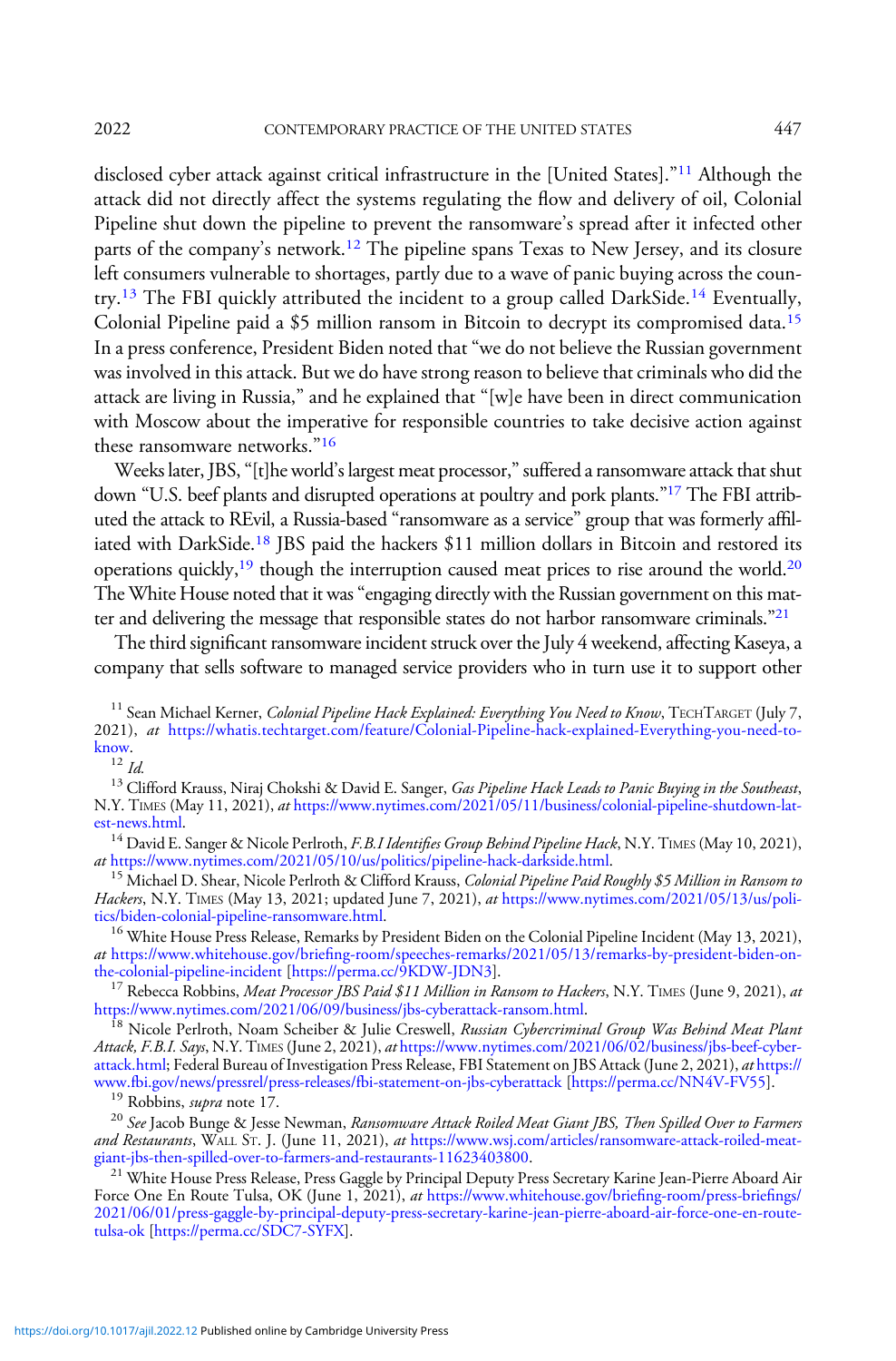businesses.<sup>22</sup> REvil demanded a \$70 million ransom,<sup>23</sup> but Kaseya declined to pay and ultimately obtained a decryption key from a "trusted third party."<sup>24</sup> After the Kaseya incident, President Biden had a call with Russian President Vladimir Putin and "underscored the need for Russia to take action to disrupt ransomware groups operating in Russia"and emphasized that "the United States will take any necessary action to defend its people and its critical infrastructure."<sup>25</sup> Days later, REvil disappeared from the internet,<sup>26</sup> albeit temporarily.<sup>27</sup>

In response to these ransomware incidents, the Biden administration began a whole-of government effort to address ransomware as a national security priority. The United States has reportedly conducted several operations both to recover ransom payments and to disrupt ransomware operators. In June 2021, federal authorities recovered \$2.3 million of the ransom that Colonial Pipeline had paid to DarkSide in Bitcoin.28 In announcing the seizure, executed pursuant to a warrant issued by a federal judge, Deputy Attorney General Lisa O. Monaco explained, "[f]ollowing the money remains one of the most basic, yet powerful tools we have," and noted that the seizure "demonstrates that the United States will use all available tools to make these attacks more costly and less profitable for criminal enterprises."<sup>29</sup> The Justice Department explained,

by reviewing the Bitcoin public ledger, law enforcement was able to track multiple transfers of bitcoin and identify that approximately 63.7 bitcoins, representing the proceeds of the victim's ransom payment, had been transferred to a specific address, for which the FBI has the "private key," or the rough equivalent of a password needed to access assets accessible from the specific Bitcoin address.<sup>30</sup>

[ware-russia.html.](https://www.nytimes.com/2021/07/09/us/politics/biden-putin-ransomware-russia.html)<br><sup>26</sup> David E. Sanger, *Russia's Most Aggressive Ransomware Group Disappeared. It's Unclear Who Made That* Happen, N.Y. TIMES (July 13, 2021), at https://www.nytimes.com/2021/07/13/us/politics/russia-hacking-ran-somware-revil.html.

<sup>27</sup> See Julian E. Barnes, Russia Influences Hackers but Stops Short of Directing Them, Report Says, N.Y. TIMES (Sept. 9, 2021), at <https://www.nytimes.com/2021/09/09/us/politics/russia-ransomware-hackers.html>.<br><sup>28</sup> Ellen Nakashima, *Feds Recover More Than \$2 Million in Ransomware Payments from Colonial Pipeline* 

Hackers, WASH. POST (June 7, 2021), at https://www.washingtonpost.com/business/2021/06/07/colonial-pipe-<br>line-ransomware-payment-recovered.

<sup>29</sup> U.S. Dep't of Justice Press Release, Department of Justice Seizes \$2.3 Million in Cryptocurrency Paid to the Ransomware Extortionists Darkside (June 7, 2021), at [https://www.justice.gov/opa/pr/department-justice-seizes-](https://www.justice.gov/opa/pr/department-justice-seizes-23-million-cryptocurrency-paid-ransomware-extortionists-darkside)[23-million-cryptocurrency-paid-ransomware-extortionists-darkside](https://www.justice.gov/opa/pr/department-justice-seizes-23-million-cryptocurrency-paid-ransomware-extortionists-darkside) [\[https://perma.cc/6R8Z-5H2E](https://perma.cc/6R8Z-5H2E)].<br><sup>30</sup> Id.

<sup>&</sup>lt;sup>22</sup> Charlie Osborne, *Updated Kaseya Ransomware Attack FAQ: What We Know Now*, ZDNET (July 23, 2021), *at* https://www.zdnet.com/article/updated-kaseya-ransomware-attack-faq-what-we-know-now.

 $^{\tilde{2}3}$  Liam Tung, Kaseya Ransomware Attack: US Launches Investigation as Gang Demands Giant \$70 Million Payment, ZDNET (July 5, 2021), at [https://www.zdnet.com/article/kaseya-ransomware-attack-us-launches-inves](https://www.zdnet.com/article/kaseya-ransomware-attack-us-launches-investigation-as-gang-demands-giant-70-million-payment)[tigation-as-gang-demands-giant-70-million-payment](https://www.zdnet.com/article/kaseya-ransomware-attack-us-launches-investigation-as-gang-demands-giant-70-million-payment); *see also* Joseph Menn, *Kaseya Ransomware Attack Sets Off* Race to Hack Service Providers—Researchers, REUTERS (Aug. 3, 2021), at [https://www.reuters.com/technology/](https://www.reuters.com/technology/kaseya-ransomware-attack-sets-off-race-hack-service-providers-researchers-2021-08-03/)<br>kaseya-ransomware-attack-sets-off-race-hack-service-providers-researchers-2021-08-03.

<sup>24&</sup>lt;br><sup>24</sup> Rachel Lerman, Company Hit by Massive Ransomware Attack Obtains Key to Unlock Customer Files, WASH. POST (July 26, 2021), at [https://www.washingtonpost.com/technology/2021/07/22/kaseya-ransomware-revil](https://www.washingtonpost.com/technology/2021/07/22/kaseya-ransomware-revil-key)[key.](https://www.washingtonpost.com/technology/2021/07/22/kaseya-ransomware-revil-key)

<sup>&</sup>lt;sup>25</sup> White House Press Release, Readout of President Joseph R. Biden, Jr. Call with President Vladimir Putin of Russia (July 9, 2021), at [https://](https://www.whitehouse.gov/briefing-room/statements-releases/2021/07/09/readout-of-president-joseph-r-biden-jr-call-with-president-vladimir-putin-of-russia-2/)www.whitehouse.gov/briefi[ng-room/statements-releases/2021/07/09/readout](https://www.whitehouse.gov/briefing-room/statements-releases/2021/07/09/readout-of-president-joseph-r-biden-jr-call-with-president-vladimir-putin-of-russia-2/)[of-president-joseph-r-biden-jr-call-with-president-vladimir-putin-of-russia-2](https://www.whitehouse.gov/briefing-room/statements-releases/2021/07/09/readout-of-president-joseph-r-biden-jr-call-with-president-vladimir-putin-of-russia-2/) [\[https://perma.cc/7GJ3-ZKZJ\]](https://perma.cc/7GJ3-ZKZJ); David E. Sanger & Nicole Perlroth, Biden Warns Putin to Act Against Ransomware Groups, or U.S. Will Strike Back, N.Y. TIMES (July 9, 2021), at [https://www.nytimes.com/2021/07/09/us/politics/biden-putin-ransom-](https://www.nytimes.com/2021/07/09/us/politics/biden-putin-ransomware-russia.html)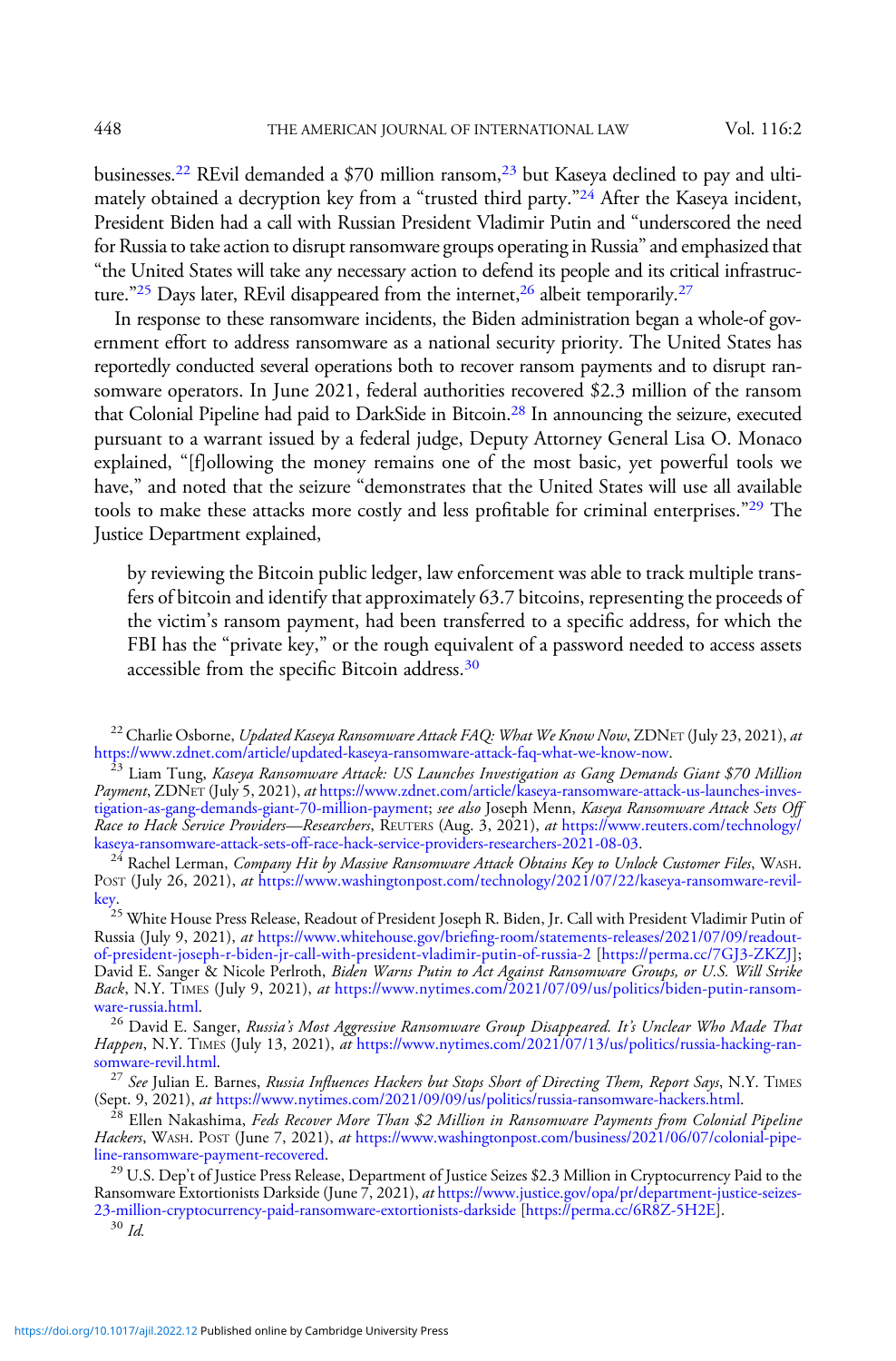How officials obtained the key remains unclear.<sup>31</sup>

Reports indicate that the United States disrupted REvil's infrastructure in the fall of 2021, prompting the group to shut down.<sup>32</sup> According to the *Washington Post*, a foreign government hacked REvil's servers in the summer of 2021, and in October, after cooperation with the FBI, U.S. Cyber Command (CyberCom) "blocked [REvil's] website by hijacking its traffic," and thereby "deprived the criminals of the platform they used to extort their victims."<sup>33</sup> CyberCom's actions caused REvil to shut down again, at least temporarily, due to fear of discovery.<sup>34</sup> A REvil leader with the username o\_neday wrote that "'[t]he server was compromised' ... 'and they are looking for me,'" following up with "'Good luck everyone, I'm taking off.'"<sup>35</sup> In December, Gen. Paul M. Nakasone, who leads both CyberCom and the National Security Agency, noted that the government had shifted away from treating ransomware as "the responsibility of law enforcement" and publicly confirmed that "'with a number of elements of our government, we have taken actions and we have imposed costs,'"though he declined to specify which groups had been targeted.<sup>36</sup>

The Biden administration has also targeted the financial infrastructure underlying ransomware operations by imposing sanctions on cryptocurrency exchanges that launder ransom payments. On September 21, 2021, the Treasury Department used authority provided by the Obama administration's cybersecurity sanctions executive order to sanction Suex, "a virtual currency exchange, for its part in facilitating financial transactions for ransomware actors," including "transactions involving illicit proceeds from at least eight ransomware variants."<sup>37</sup> According to the Treasury Department, "[a]nalysis of known SUEX transactions shows that over 40% of SUEX's known transaction history is associated with illicit actors."<sup>38</sup> In November, the Treasury Department sanctioned another virtual currency exchange, Chatex, for facilitating transactions on behalf of many ransomware actors.<sup>39</sup> The Treasury Department alleged that half of Chatex's "known transactions . . . are directly traced to illicit or high-risk activities such as darknet markets, high-risk exchanges, and ransomware," and Chatex has "direct ties with SUEX."<sup>40</sup> The Department also designated three companies for providing "material support and assistance to Chatex" by "set[ting] up infrastructure for Chatex, enabling [its] operations."41

 $\frac{31}{32}$  Nakashima, *supra* note 28.<br><sup>32</sup> Ellen Nakashima & Dalton Bennett, *A Ransomware Gang Shut Down After Cybercom Hijacked Its Site and It* Discovered It Had Been Hacked, WASH. POST (Nov. 3, 2021), at [https://www.washingtonpost.com/national-secur](https://www.washingtonpost.com/national-security/cyber-command-revil-ransomware/2021/11/03/528e03e6-3517-11ec-9bc4-86107e7b0ab1_story.html)[ity/cyber-command-revil-ransomware/2021/11/03/528e03e6-3517-11ec-9bc4-86107e7b0ab1\\_story.html](https://www.washingtonpost.com/national-security/cyber-command-revil-ransomware/2021/11/03/528e03e6-3517-11ec-9bc4-86107e7b0ab1_story.html). <sup>33</sup> Id.

<sup>37</sup> U.S. Dep't of the Treasury Press Release, *supra* note 9; *see also* Exec. Order No. 13,757, 82 Fed. Reg. 1 (Dec. 28, 2016) (amending Exec. Order No. 13,694 of Apr. 1, 2015).

<sup>38</sup> U.S. Dep't of the Treasury Press Release, *supra* note 9.<br><sup>39</sup> U.S. Dep't of the Treasury Press Release, *supra* note 8.<br><sup>40</sup> Id. <sup>41</sup> Id.

<sup>&</sup>lt;sup>34</sup> Id.<br><sup>35</sup> Id.<br><sup>36</sup> Barnes, *supra* note 1. Notably, media reports suggest that CyberCom also undertook operations against ransomware operators prior to the 2020 election. See Ellen Nakashima, Cyber Command Has Sought to Disrupt the World's Largest Botnet, Hoping to Reduce Its Potential Impact on the Election, WASH. POST (Oct. 9, 2020), at [https://](https://www.washingtonpost.com/national-security/cyber-command-trickbot-disrupt/2020/10/09/19587aae-0a32-11eb-a166-dc429b380d10_story.html) [www.washingtonpost.com/national-security/cyber-command-trickbot-disrupt/2020/10/09/19587aae-0a32-](https://www.washingtonpost.com/national-security/cyber-command-trickbot-disrupt/2020/10/09/19587aae-0a32-11eb-a166-dc429b380d10_story.html)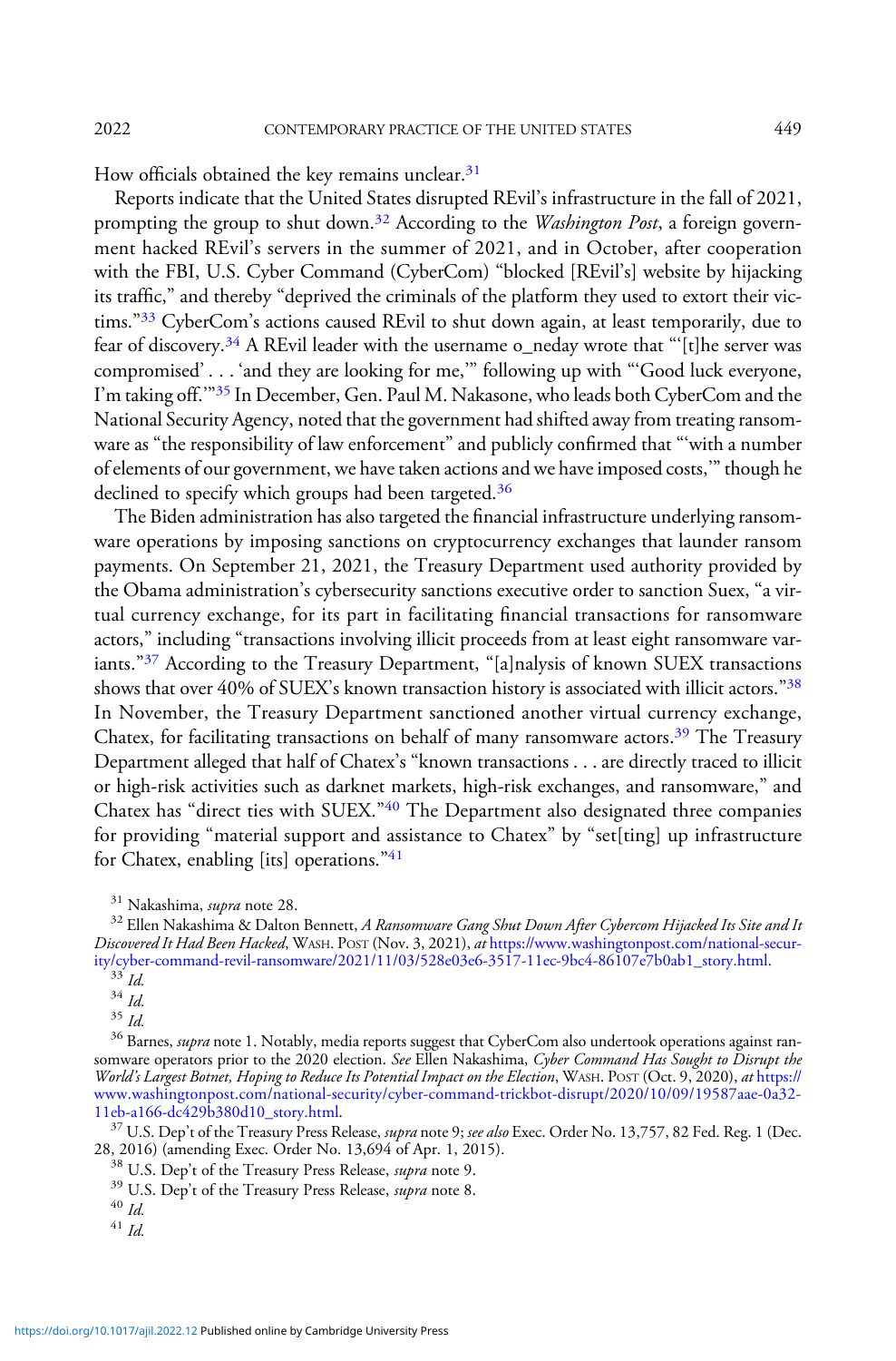450 THE AMERICAN JOURNAL OF INTERNATIONAL LAW Vol. 116:2

In addition to its efforts to target ransomware infrastructure, the Biden administration has targeted individual hackers through criminal indictments and sanctions. On November 8, 2021, the Justice Department announced charges against two ransomware operators linked to REvil.42 In announcing the indictments, Attorney General Merrick Garland said that"[c]ybercrime is a serious threat to our country: to our personal safety, to the health of our economy, and to our national security," and continued, explaining that "[t]he United States, together with our allies, will do everything in our power to identify the perpetrators of ransomware attacks, to bring them to justice, and to recover the funds they have stolen from their victims."43 The first indictment charged a Ukrainian national, Yaroslav Vasinskyi, for his role in the July ransomware attack on Kaseya.<sup>44</sup> Vasinskyi was arrested in Poland and extradited to the United States for prosecution.45 The second indictment charges Russian citizen Yevgeniy Polyanin with crimes related to "conducting Sodinokibi/REvil ransomware attacks against multiple victims, including businesses and government entities in Texas on or about Aug. 16, 2019.<sup>746</sup> Simultaneously, the Department announced "the seizure of \$6.1 million in funds traceable to alleged ransom payments" to Polyanin.47 The Warrant to Seize Property Subject to Forfeiture denoted seizure of a cashier's check totaling \$6,123,652.21, but also requested "[a]ll funds up to \$13 million in the FTX Trading Limited account" in Polyanin's name.48 Both defendants face charges of "conspiracy to commit fraud and related activity in connection with computers, substantive counts of damage to protected computers, and conspiracy to commit money laundering," and if convicted on all counts could be sentenced to more than one hundred years in prison.<sup>49</sup> The same day that the indictments were released, the Treasury Department sanctioned both Vasinskyi and Polyanin.<sup>50</sup>

Rounding out a carrot-and-stick approach, the State Department now offers rewards for information leading to ransomware operators. In July 2021, the Department's Rewards for Justice program began offering rewards "of up to \$10 million for information leading to the identification or location of any person who, while acting at the direction or under the control of a foreign government, participates in malicious cyber activities against U.S. critical infrastructure."<sup>51</sup> In November 2021, the State Department cited the Colonial Pipeline incident in announcing

<sup>42</sup> U.S. Dep't of Justice Press Release, Ukrainian Arrested and Charged with Ransomware Attack on Kaseya (Nov. 8, 2021), at <https://www.justice.gov/opa/pr/ukrainian-arrested-and-charged-ransomware-attack-kaseya> [<https://perma.cc/75AF-KW4F>].<br> $^{43}$  *Id.* 

<sup>46</sup> U.S. Dep't of Justice Press Release, *supra* note 42.; see also Indictment, United States v. Polyanin, No. 3:21cr-00393-B (N.D. Tex. Aug. 24, 2021), available at [https://www.justice.gov/opa/press-release/](https://www.justice.gov/opa/press-release/file/1447121/download)file/1447121/ [download](https://www.justice.gov/opa/press-release/file/1447121/download) [\[https://perma.cc/Z93K-C36X\]](https://perma.cc/Z93K-C36X).<br><sup>47</sup> U.S. Dep't of Justice Press Release, *supra* note 42.

<sup>48</sup> Warrant to Seize Property Subject to Forfeiture, No. 3-21MJ-888BT (N.D. Tex. Sept. 10, 2021), available at [https://www.justice.gov/opa/press-release/](https://www.justice.gov/opa/press-release/file/1447131/download)file/1447131/download [\[https://perma.cc/5M77-RF5P\]](https://perma.cc/5M77-RF5P).<br><sup>49</sup> U.S. Dep't of Justice Press Release, *supra* note 42.

<sup>49</sup> U.S. Dep't of Justice Press Release, *supra* note 42.<br><sup>50</sup> U.S. Dep't of the Treasury Press Release, *supra* note 8.<br><sup>51</sup> U.S. Dep't of State Press Release, Rewards for Justice—Reward Offer for Information on Foreign Cyber Activity Against U.S. Critical Infrastructure (July 15, 2021), at [https://www.state.gov/rewards-for-justice](https://www.state.gov/rewards-for-justice-reward-offer-for-information-on-foreign-malicious-cyber-activity-against-u-s-critical-infrastructure/)[reward-offer-for-information-on-foreign-malicious-cyber-activity-against-u-s-critical-infrastructure](https://www.state.gov/rewards-for-justice-reward-offer-for-information-on-foreign-malicious-cyber-activity-against-u-s-critical-infrastructure/) [\[https://](https://perma.cc/C4X3-AKQF) [perma.cc/C4X3-AKQF\]](https://perma.cc/C4X3-AKQF).

<sup>&</sup>lt;sup>44</sup> Id.; see also Indictment, United States v. Vasinskyi, No. 3:21-cr-00366-S (N.D. Tex. Aug. 11, 2021), available at [https://www.justice.gov/opa/press-release/](https://www.justice.gov/opa/press-release/file/1447126/download)file/1447126/download [\[https://perma.cc/D6RX-2F97](https://perma.cc/D6RX-2F97)].

<sup>&</sup>lt;sup>45</sup> U.S. Dep't of Justice Press Release, Sodinokibi/REvil Ransomware Defendant Extradited to United States and Arraigned in Texas (Mar. 9, 2022), at https://www.justice.gov/opa/pr/sodinokibirevil-ransomware-defen-<br>dant-extradited-united-states-and-arraigned-texas [https://perma.cc/T22E-45TV].